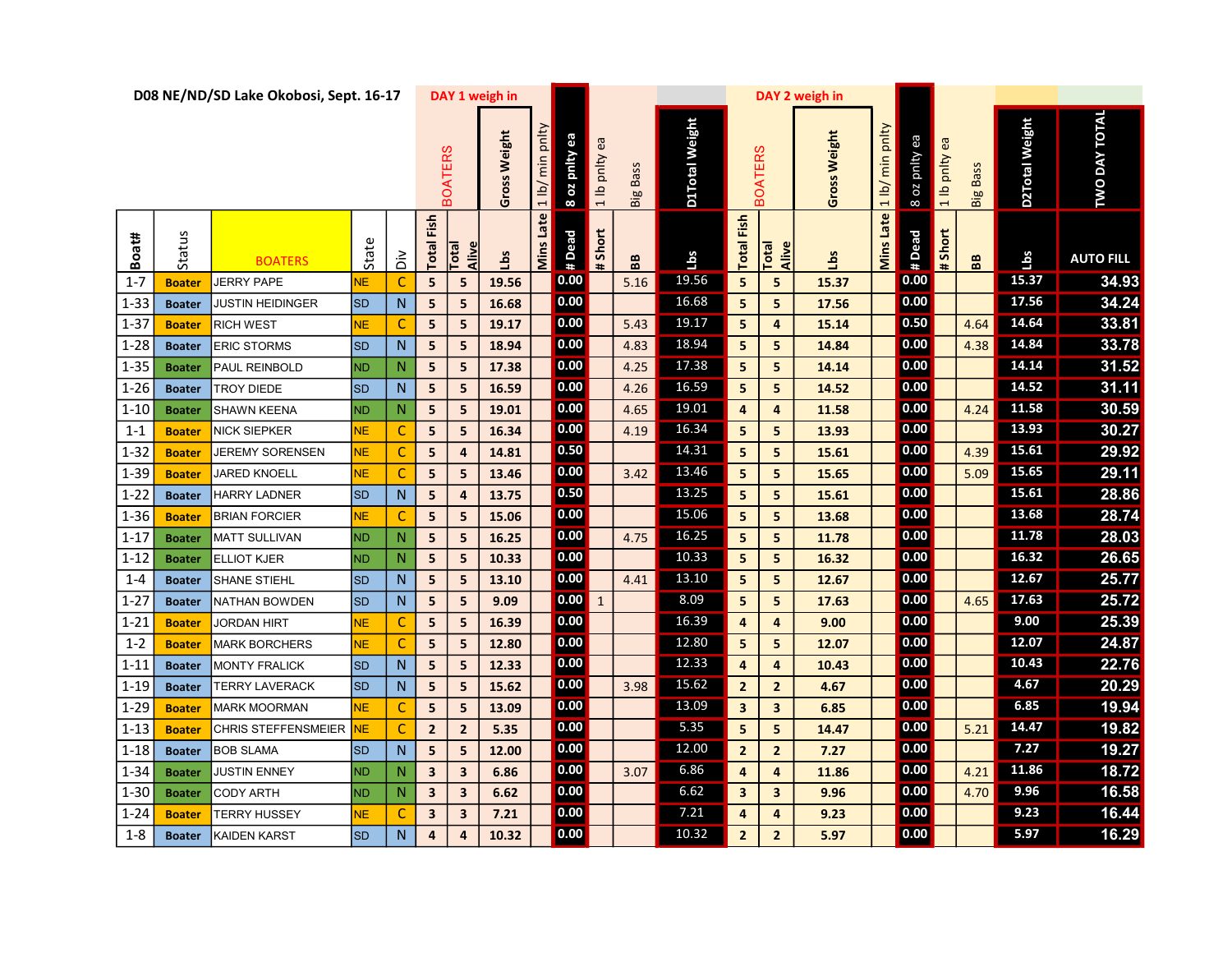| $1 - 31$ | <b>Boater</b> | <b>JOE HOPKINS</b>      | <b>NE</b>     | C              | 4                       | 4                       | 9.59           | 0.00 |                   | 9.59   | $\overline{2}$          | $\mathbf{2}$            | 6.17   | 0.00              | 4.34 | 6.17   | 15.76  |
|----------|---------------|-------------------------|---------------|----------------|-------------------------|-------------------------|----------------|------|-------------------|--------|-------------------------|-------------------------|--------|-------------------|------|--------|--------|
| $1 - 3$  | <b>Boater</b> | <b>BROCK BELIK</b>      | <b>SD</b>     | N              | $\mathbf{1}$            | $\mathbf{1}$            | 2.51           | 0.00 |                   | 2.51   | 5                       | 5                       | 13.11  | 0.00              |      | 13.11  | 15.62  |
| $1 - 20$ | <b>Boater</b> | <b>ERIC VOSSLER</b>     | IND.          | N              | $\overline{\mathbf{3}}$ | 3                       | 7.79           | 0.00 |                   | 7.79   | $\overline{\mathbf{3}}$ | $\overline{\mathbf{3}}$ | 7.01   | $\overline{0.00}$ |      | 7.01   | 14.80  |
| $1 - 38$ | <b>Boater</b> | <b>STEVE STROPE</b>     | <b>SD</b>     | N              | 4                       | 4                       | 12.57          | 0.00 |                   | 12.57  | $\mathbf{1}$            | $\mathbf{1}$            | 2.02   | 0.00              |      | 2.02   | 14.59  |
| $1 - 14$ | <b>Boater</b> | <b>JAKE DILLON</b>      | <b>NE</b>     | C              | $\mathbf{1}$            | $\mathbf{1}$            | 1.99           | 0.00 |                   | 1.99   | 5                       | 5                       | 11.30  | 0.00              |      | 11.30  | 13.29  |
| $1 - 5$  | <b>Boater</b> | <b>SHAWN SCHMITZ</b>    | <b>SD</b>     | N              | $\overline{2}$          | $\overline{2}$          | 5.54           | 0.00 |                   | 5.54   | $\overline{2}$          | $\mathbf{2}$            | 6.97   | 0.00              | 3.86 | 6.97   | 12.51  |
| $1 - 15$ | <b>Boater</b> | JEREMY WOLLMAN          | lsd           | N              | $\overline{\mathbf{3}}$ | $\overline{\mathbf{3}}$ | 7.19           | 0.00 |                   | 7.19   | $\overline{2}$          | $\overline{2}$          | 5.04   | 0.00              |      | 5.04   | 12.23  |
| $1 - 16$ | <b>Boater</b> | <b>JASON LUTT</b>       | <b>SD</b>     | N              | 5                       | 5                       | 10.19          | 0.00 |                   | 10.19  | $\mathbf{1}$            | $\mathbf{1}$            | 2.02   | 0.00              |      | 2.02   | 12.21  |
| $1 - 9$  | <b>Boater</b> | JOSHUA JOHNSON          | ND.           | N              | $\overline{4}$          | 4                       | 8.36           | 0.00 |                   | 8.36   | $\mathbf{1}$            | $\mathbf{1}$            | 3.33   | 0.00              |      | 3.33   | 11.69  |
| $1 - 23$ | <b>Boater</b> | RICHARD ROLAND          | <b>ND</b>     | N              | $\mathbf{1}$            | $\mathbf{1}$            | 6.32           | 0.00 | 6.32              | 6.32   | $\mathbf{1}$            | $\mathbf{1}$            | 2.23   | 0.00              |      | 2.23   | 8.55   |
| $1 - 25$ | <b>Boater</b> | <b>TERRY SVENDSEN</b>   | NE            | C              | $\overline{\mathbf{4}}$ | 4                       | 8.52           | 0.00 | 3.45              | 8.52   | $\mathbf{0}$            | $\mathbf{0}$            | 0.00   | 0.00              |      | 0.00   | 8.52   |
| $1 - 6$  | <b>Boater</b> | <b>BENNY WILES</b>      | <b>ND</b>     | N              | $\overline{2}$          | $\overline{2}$          | 4.34           | 0.00 |                   | 4.34   | $\mathbf{1}$            | $\mathbf{1}$            | 3.64   | $\boxed{0.00}$    |      | 3.64   | 7.98   |
|          |               |                         | <b>TOTALS</b> |                |                         |                         | 159 157 453.02 |      |                   | 451.02 | 141 140                 |                         | 400.65 |                   |      | 400.15 | 851.17 |
|          |               |                         |               |                |                         |                         |                |      |                   |        |                         |                         |        |                   |      |        |        |
|          |               |                         |               |                |                         |                         |                |      |                   |        |                         |                         |        |                   |      |        |        |
|          |               | <b>STATE PRIDE</b>      |               |                |                         |                         |                |      |                   |        |                         |                         |        |                   |      |        |        |
|          |               | TOP 4 each state        |               |                |                         |                         | Total          |      | <b>TEAM TOTAL</b> |        |                         |                         |        |                   |      |        |        |
| $1 - 1$  | <b>Boater</b> | <b>NICK SIEPKER</b>     | NE.           | C              |                         |                         | 30.27          |      |                   |        |                         |                         |        |                   |      |        |        |
| $1 - 24$ | <b>Boater</b> | <b>TERRY HUSSEY</b>     | NE.           | C              |                         |                         | 16.44          |      |                   |        |                         |                         |        |                   |      |        |        |
| $1 - 7$  | <b>Boater</b> | <b>JERRY PAPE</b>       | NE.           | C              |                         |                         | 34.93          |      |                   |        |                         |                         |        |                   |      |        |        |
| $1 - 21$ | <b>Boater</b> | JORDAN HIRT             | NE.           | C              |                         |                         | 25.39          |      |                   | 107.03 |                         |                         | 69.05  |                   |      |        | 176.08 |
| $1 - 20$ | <b>Boater</b> | <b>ERIC VOSSLER</b>     | IND.          | N              |                         |                         | 14.80          |      |                   |        |                         |                         |        |                   |      |        |        |
| $1 - 17$ | <b>Boater</b> | <b>MATT SULLIVAN</b>    | <b>ND</b>     | N              |                         |                         | 28.03          |      |                   |        |                         |                         |        |                   |      |        |        |
| $1 - 35$ | <b>Boater</b> | PAUL REINBOLD           | <b>ND</b>     | N              |                         |                         | 31.52          |      |                   |        |                         |                         |        |                   |      |        |        |
| $1 - 23$ | <b>Boater</b> | <b>RICHARD ROLAND</b>   | ND.           | N.             |                         |                         | 8.55           |      |                   | 82.90  |                         |                         | 21.4   |                   |      |        | 104.3  |
| $1 - 18$ | <b>Boater</b> | <b>BOB SLAMA</b>        | <b>SD</b>     | N              |                         |                         | 19.27          |      |                   |        |                         |                         |        |                   |      |        |        |
| $1 - 33$ | <b>Boater</b> | <b>JUSTIN HEIDINGER</b> | Isp           | N <sub>1</sub> |                         |                         | 34.24          |      |                   |        |                         |                         |        |                   |      |        |        |
| $1 - 22$ | <b>Boater</b> | <b>HARRY LADNER</b>     | <b>SD</b>     | N              |                         |                         | 28.86          |      |                   |        |                         |                         |        |                   |      |        |        |
| $1 - 11$ | <b>Boater</b> | <b>MONTY FRALICK</b>    | Isp           | N              |                         |                         | 22.76          |      |                   | 105.13 |                         |                         | 53.73  |                   |      |        | 158.86 |
|          |               |                         |               |                |                         |                         |                |      |                   |        |                         |                         |        |                   |      |        |        |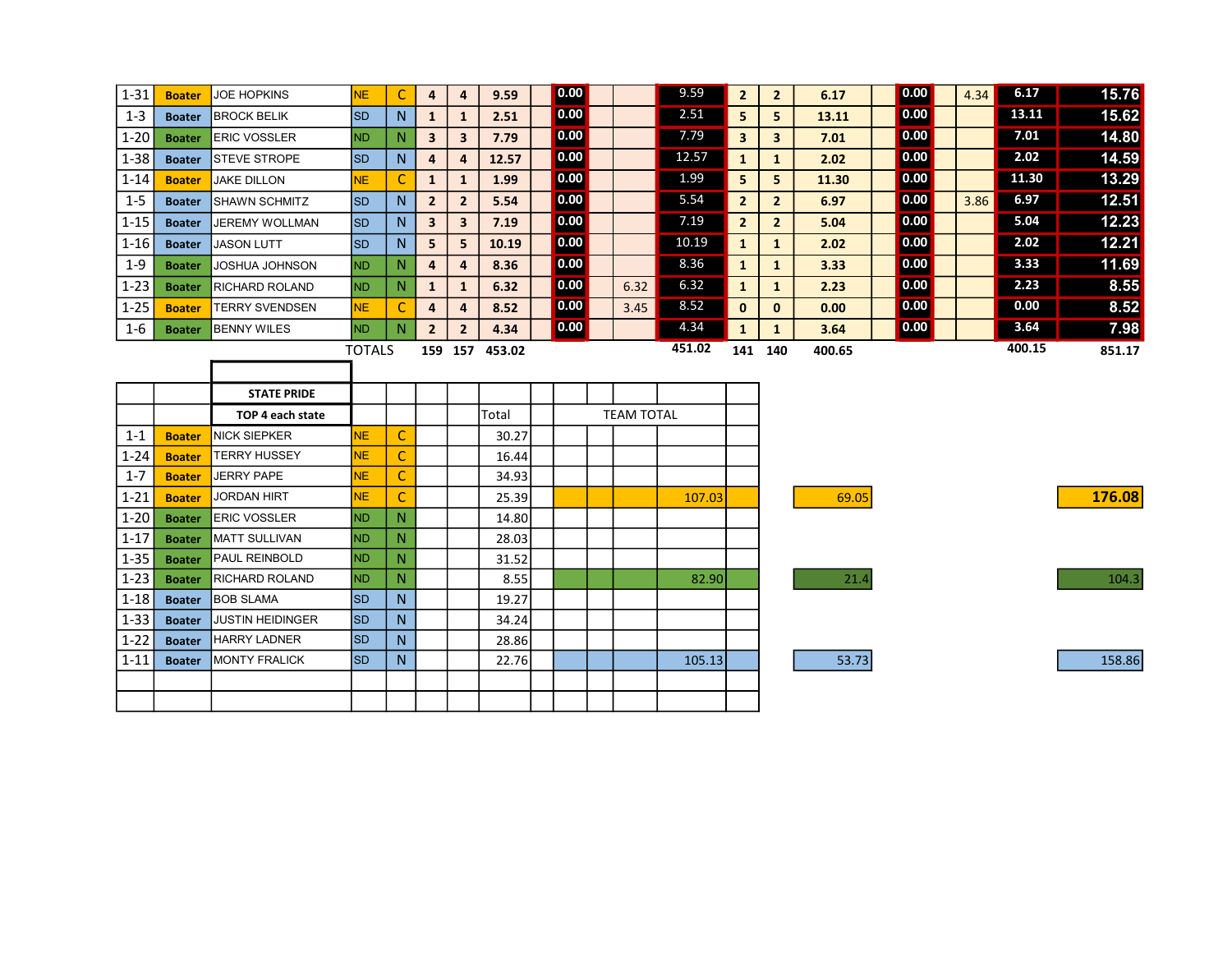|          |          |                | D08 NE/ND/SD Lake Okobosi, Sept. 16-17 |                |                |                         |                | DAY 1 weigh in      |                                          |                                |                   |                           |                      | DAY 2 weigh in |              |                                        |                    |               |                 |                |                      |  |
|----------|----------|----------------|----------------------------------------|----------------|----------------|-------------------------|----------------|---------------------|------------------------------------------|--------------------------------|-------------------|---------------------------|----------------------|----------------|--------------|----------------------------------------|--------------------|---------------|-----------------|----------------|----------------------|--|
|          |          |                |                                        |                |                |                         | Co-Anglers     | <b>Gross Weight</b> | pnlty<br>$\bar{\bar{\epsilon}}$<br>1 lb/ | 8 oz pnity ea<br>1 lb pnity ea | <b>Big Bass</b>   | <b>Total Weight</b><br>D1 |                      | Co-Anglers     | Gross Weight | pnity<br>$\frac{\epsilon}{E}$<br>1 lb/ | 8 oz pnity ea      | 1 lb pnity ea | <b>Big Bass</b> | D2Total Weight | <b>TWO DAY TOTAL</b> |  |
| D1 Boat# | D2Boat#  | Status         | <b>CO-ANGLERS</b>                      | State          | ă              | <b>Total Fish</b>       | Alive<br>Total | Lbs                 | <b>Mins Late</b>                         | #Dead<br>Short                 | ${\bf B} {\bf B}$ | Lbs                       | Fish<br><b>Total</b> | Alive<br>Total |              | <b>Vins</b> Late                       | # Dead             | # Short       | BB              | Lbs            | <b>AUTO FILL</b>     |  |
| $1 - 26$ | $1 - 10$ | <b>CoAngle</b> | <b>JEREMY RASMUSSEN</b>                | NE.            | $\mathsf{C}$   | $\overline{4}$          | $\overline{4}$ | 13.02               |                                          | 0.00                           | 5.14              | 13.02                     | $\mathbf{3}$         | $\mathbf{3}$   | 10.83        |                                        | 0.00               |               |                 | 10.83          | 23.85                |  |
| $1 - 9$  | $1 - 7$  |                | <b>CoAngler</b> RONALD DILLON          | <b>SD</b>      | $\mathsf{N}$   | $\overline{4}$          | $\overline{4}$ | 11.03               |                                          | 0.00                           | 3.30              | 11.03                     | 4                    | $\overline{4}$ | 11.48        |                                        | 0.00               |               | 4.66            | 11.48          | 22.51                |  |
| $1 - 6$  | $1 - 39$ |                | CoAngler SHAWN VAN GERPEN              | <b>SD</b>      | $\mathsf{N}$   | 5                       | 5              | 13.45               |                                          | 0.00                           |                   | 13.45                     | 4                    | $\overline{4}$ | 8.90         |                                        | 0.00               |               |                 | 8.90           | 22.35                |  |
| $1 - 27$ | $1 - 35$ |                | <b>CoAngler</b> DALE CHRISMAN          | <b>NE</b>      | $\mathsf{C}$   | 5                       | 5              | 13.97               |                                          | 0.00                           | 4.11              | 13.97                     | $\overline{3}$       | $\mathbf{3}$   | 8.28         |                                        | 0.00               |               |                 | 8.28           | 22.25                |  |
| $1 - 22$ | $1 - 5$  |                | <b>CoAngler</b> GILLES MONIF           | NE.            | $\mathsf{C}$   | $\overline{4}$          | $\overline{4}$ | 9.55                |                                          | 0.00                           |                   | 9.55                      | 5                    | 5 <sub>5</sub> | 11.98        |                                        | 0.00               |               | 3.56            | 11.98          | 21.53                |  |
| $1 - 16$ | $1-20$   |                | <b>CoAngler</b> DARIUS KOHL            | <b>NE</b>      | $\mathsf{C}$   | 5                       | 5              | 12.81               |                                          | 0.00                           |                   | 12.81                     | $\overline{2}$       | $\overline{2}$ | 6.78         |                                        | 0.00               |               |                 | 6.78           | 19.59                |  |
| $1 - 39$ |          |                | 1-19 CoAngler MATTHEW FRANZ            | N <sub>D</sub> | $\mathbb N$    | 5                       | 5              | 16.25               |                                          | 0.00                           |                   | 16.25                     | $\mathbf{1}$         | $\mathbf{1}$   | 2.69         |                                        | 0.00               |               |                 | 2.69           | 18.94                |  |
| $1 - 4$  | $1 - 16$ |                | <b>CoAngler</b> NICK ASH               | NE.            | C              | 5                       | 5              | 12.26               |                                          | 0.00                           |                   | 12.26                     | 3                    | $\mathbf{3}$   | 6.55         |                                        | 0.00               |               |                 | 6.55           | 18.81                |  |
| $1 - 36$ | $1 - 12$ |                | CoAngler JON MEYER                     | <b>SD</b>      | $\mathsf{N}$   | $\overline{2}$          | $\overline{2}$ | 7.16                |                                          | 0.00                           | 4.48              | 7.16                      | 3                    | $\mathbf{3}$   | 10.11        |                                        | 0.00               |               | 4.77            | 10.11          | 17.27                |  |
| $1 - 38$ | $1-9$    |                | <b>CoAngler</b> MIKE WILCZYNSKI        | NE.            | C              | $\overline{2}$          | $\overline{2}$ | 5.69                |                                          | 0.00                           |                   | 5.69                      | 4                    | $\overline{4}$ | 10.75        |                                        | 0.00               |               | 4.4             | 10.75          | 16.44                |  |
| $1 - 30$ | $1 - 24$ |                | CoAngler KASEY JONS                    | <b>SD</b>      | ${\sf N}$      | 5                       | 5              | 11.44               |                                          | 0.00                           |                   | 11.44                     | $\overline{2}$       | $\overline{2}$ | 4.84         |                                        | 0.00               |               |                 | 4.84           | 16.28                |  |
| $1 - 28$ | $1 - 34$ |                | <b>CoAngler</b> GARRETT FROST          | <b>NE</b>      | C              | $\overline{a}$          | 4              | 13.56               |                                          | 0.00                           | 4.26              | 13.56                     | $\mathbf{1}$         | $\mathbf{1}$   | 2.65         |                                        | 0.00               |               |                 | 2.65           | 16.21                |  |
| $1 - 20$ | $1 - 32$ |                | CoAngler CORY SINKLER                  | <b>SD</b>      | $\mathsf{N}$   | $\mathbf{1}$            | $\mathbf{1}$   | 2.32                |                                          | 0.00                           |                   | 2.32                      | 5                    | 5              | 13.38        |                                        | 0.00               |               | 4.04            | 13.38          | 15.70                |  |
| $1 - 33$ | $1 - 15$ |                | <b>CoAngler</b> JERRY AVIS             | NE.            | C              | $\overline{3}$          | 3              | 8.62                |                                          | 0.00                           |                   | 8.62                      | 3                    | $\mathbf{3}$   | 6.64         |                                        | 0.00               |               |                 | 6.64           | 15.26                |  |
| $1 - 10$ |          |                | 1-13 CoAngler MASON BIG CROW           | <b>SD</b>      | ${\sf N}$      | $\overline{a}$          | 4              | 10.12               |                                          | 0.00                           |                   | 10.12                     | $\overline{2}$       | $\overline{2}$ | 4.87         |                                        | 0.00               |               |                 | 4.87           | 14.99                |  |
| $1 - 11$ | $1 - 33$ |                | <b>CoAngler</b> KIRBY WINTER           | <b>NE</b>      | C              | 3                       | 3              | 8.81                |                                          | 0.00                           |                   | 8.81                      | $\overline{2}$       | $\overline{2}$ | 5.20         |                                        | 0.00               |               |                 | 5.20           | 14.01                |  |
| $1 - 7$  |          |                | 1-18 CoAngler CODY ROLAND              | N <sub>D</sub> | $\mathsf{N}$   | 4                       | 4              | 8.49                |                                          | 0.00                           |                   | 8.49                      | $\overline{2}$       | $\overline{2}$ | 5.30         |                                        | 0.00               |               |                 | 5.30           | 13.79                |  |
| $1 - 12$ | $1 - 37$ |                | CoAngler TROY LANTZ                    | <b>SD</b>      | $\mathsf{N}$   | $\overline{4}$          | $\overline{4}$ | 8.75                |                                          | 0.00                           |                   | 8.75                      | $\overline{2}$       | $2^{\circ}$    | 4.83         |                                        | 0.00               |               |                 | 4.83           | 13.58                |  |
| $1 - 8$  | $1 - 3$  |                | <b>CoAngler</b> SAMMY GRACE            | <b>NE</b>      | $\mathsf C$    | $\mathbf{3}$            | 3              | 7.20                |                                          | 0.00                           |                   | 7.20                      | $\overline{2}$       | $\overline{2}$ | 6.33         |                                        | 0.00               |               | 4.23            | 6.33           | 13.53                |  |
| $1 - 18$ | $1 - 27$ |                | <b>CoAngler</b> BILLY RAY              | <b>NE</b>      | $\mathsf{C}$   | $\mathbf{3}$            | 3              | 6.77                |                                          | 0.00                           |                   | 6.77                      | $\overline{2}$       | $\overline{2}$ | 5.96         |                                        | $\vert 0.00 \vert$ |               |                 | 5.96           | 12.73                |  |
| $1 - 15$ | $1 - 26$ |                | <b>CoAngler</b> STEVE BASINGER         | <b>NE</b>      | $\mathsf{C}$   | $\overline{2}$          | $\overline{2}$ | 6.15                |                                          | 0.00                           | 3.54              | 6.15                      | $\overline{2}$       | $\overline{2}$ | 6.51         |                                        | 0.00               |               | 4.47            | 6.51           | 12.66                |  |
| $1 - 21$ | $1 - 1$  |                | CoAngler SPENCER STROPE                | <b>SD</b>      | N              | $\overline{2}$          | $\overline{2}$ | 5.98                |                                          | 0.00                           |                   | 5.98                      | $\overline{2}$       | $\overline{2}$ | 5.74         |                                        | 0.00               |               |                 | 5.74           | 11.72                |  |
| $1 - 23$ | $1 - 21$ |                | CoAngler JASON LOCUST                  | <b>SD</b>      | N              | 5                       | 5              | 11.07               |                                          | 0.00                           |                   | 11.07                     | 0                    | $\mathbf{0}$   | 0.00         |                                        | 0.00               |               |                 | 0.00           | 11.07                |  |
| $1 - 3$  |          |                | 1-38 CoAngler CALEB MESSICK            | <b>ND</b>      | $\overline{N}$ | $\overline{\mathbf{3}}$ | 3              | 7.83                |                                          | 0.00                           | 3.94              | 7.83                      | $\mathbf{1}$         | $\mathbf{1}$   | 2.64         |                                        | 0.00               |               |                 | 2.64           | 10.47                |  |